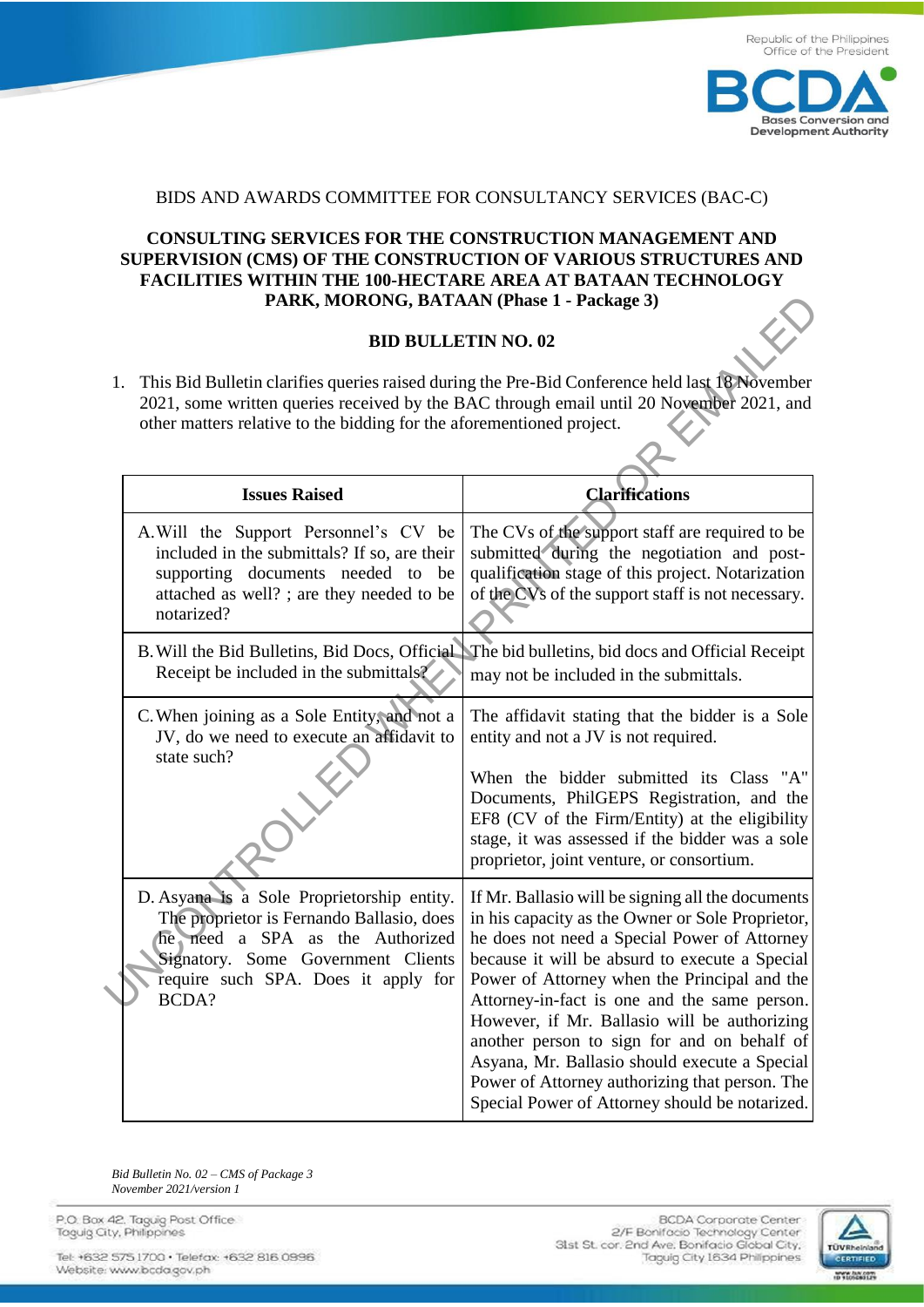

- 2. The interested bidders are hereby informed of the changes/revisions of the Checklist and Tabbing of Technical Proposal. Attached herewith is the revised Checklist and Tabbing of Technical Proposal.
- 3. The interested bidders are further reminded of the requirements for bidding forms and other matters relating to the bidding for the project, to wit:
	- A. All data on the forms should be correct and consistent.
	- B. All forms should be duly signed by the Authorized Signatory of the Firm/Entity/Joint Venture or Consortium (in case of JV/Consortium)
	- C. The TPF1 (Technical Proposal Submission Form), FPF1 (Financial Proposal Submission Form) and TPF6 (Format of CV for Proposed Professional Staff) should be notarized.
	- D. The CVs of all the nominated key personnel should be supported with valid licenses/professional registrations, certificates of trainings attended, diplomas, work experiences and other supporting documents relative to credentials of the proposed Professional staff.

For expired licenses, copy of the expired PRC license, proof of application and payment for renewal should be included.

- E. Only contracts supported with proofs shall be considered for evaluation. Supporting documents include Certificate of Completion or Acceptance or Valid proof of final payment issued by the client in case of completed contracts while Notice of Award, Notice to Proceed or signed contracts issued by the client for on-going contracts and for contracts awarded but not yet started. A. All data on the forms should be correct and consistent.<br>
B. All forms should be duly signed by the Authorized Signatory of the Firm/ParthyJoint<br>
Venture or Consortium (in case of JV/Consortium). FFF1 (Financial Proposa
	- F. Only trainings indicated in the CVs of the nominated key personnel which are supported with proofs shall be considered for evaluation.

# G. **Technical Proposal Forms**

- i. TPF1 Technical Proposal Submission Form, Valid Bid Security, and Omnibus Sworn Statement
	- a. These forms should be duly signed by the Authorized Signatory of the Firm/Entity/Joint Venture or Consortium (in case of JV/Consortium).
	- These forms should be notarized.

TPF2 - Consultant's Reference

- a. This form should be duly signed by the Authorized Signatory of the Firm/Entity/Joint Venture or Consortium (in case of JV/Consortium)
- b. Attach all supporting documents
- c. Declare/include all ongoing and completed contracts including awarded but not yet started as well as contracts where works have been completed but not yet accepted for the past 10 years.
- d. Declare/include all services carried out for the past 10 Years

*Bid Bulletin No. 02 – CMS of Package 3 November 2021/version 1*

P.O. Box 42. Taguig Post Office Taguig City, Philippines

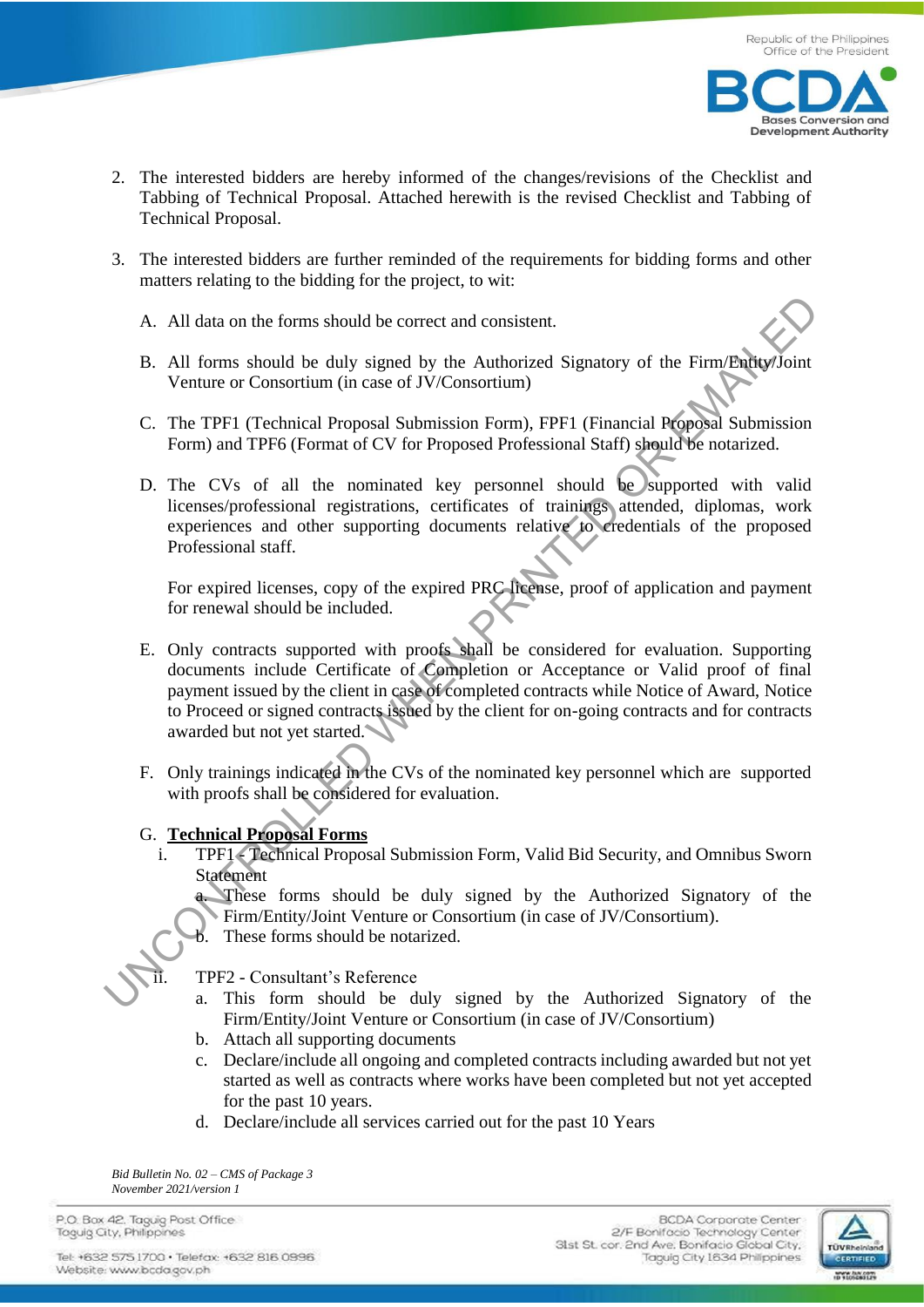

- iii. TPF3 Comments and Suggestions of Consultant on the Terms of Reference and On Data, Services, and Facilities to be Provided by the Procuring Entity.
	- a. Discuss comprehensively the comments and suggestions on the Terms of Reference and on data, services and facilities to be provided
- iv. TPF4 Description of the Methodology and Work Plan for Performing the Project
	- a. Discuss comprehensively the general approach and methodology for performing the consultancy service.
	- b. The general approach and methodology should be suitable to the criteria in Section 15 of the Terms of Reference on Determination of the Highest-Rated Bid (HRB)
- v. TPF5 Team Composition and Task
	- a. Discuss comprehensively the team composition and the tasks of the Technical/Managerial Staff and Support Staff
	- b. This form should be duly signed by the Authorized Signatory of the Firm/Entity/Joint Venture or Consortium (in case of JV/Consortium)
- vi. TPF6 Format of CV for Proposed Professional Staff
	- a. This form should be duly signed by the Key personnel and by the Authorized Signatory of the Firm/Entity/Joint Venture or Consortium (in case of JV/Consortium)
	- b. This form should be notarized
	- c. Attach all supporting documents
	- d. Actual experience shall meet the required minimum experience and qualification
	- e. Only trainings that are supported with proofs shall be considered for evaluation
	- f. Be specific on the Position held by the nominated key personnel in the Projects Undertaken and the Employment Record. Actual position held shall meet the required minimum experience and qualification
- g. The CVs of all the nominated key personnel should be supported with valid licenses/professional registrations, certificates of trainings attended, diplomas, work experiences and other supporting documents relative to credentials of the proposed Professional staff A Discuss comprehensively the general approach and methodology for performing<br>
the consultancy service.<br>
The general approach and methodology should be suitable to the criteria in Segition<br>
15 of the Terms of Reference on

vii. TPF7 - Time Schedule for Professional Personnel

- a. Enumerate all the names, assigned positions and tasks of the nominated key personnel and support staff
- b. This form should be duly signed by the Authorized Signatory of the Firm/Entity/Joint Venture or Consortium (in case of JV/Consortium)

TPF8 - Activity (Work) Schedule

a. Discuss comprehensively the schedule of activities or works for the project including the submission of reports

### H. **Financial Proposal Forms**

- i. FPF1 Financial Proposal Submission Form
	- a. This form should be duly signed by the Authorized Signatory of the Firm/Entity/Joint Venture or Consortium (in case of JV/Consortium); and,

*Bid Bulletin No. 02 – CMS of Package 3 November 2021/version 1*

P.O. Box 42. Taguig Post Office Taguig City, Philippines

Tel: +632 575 1700 · Telefax: +632 816 0996 Website: www.bcda.gov.ph

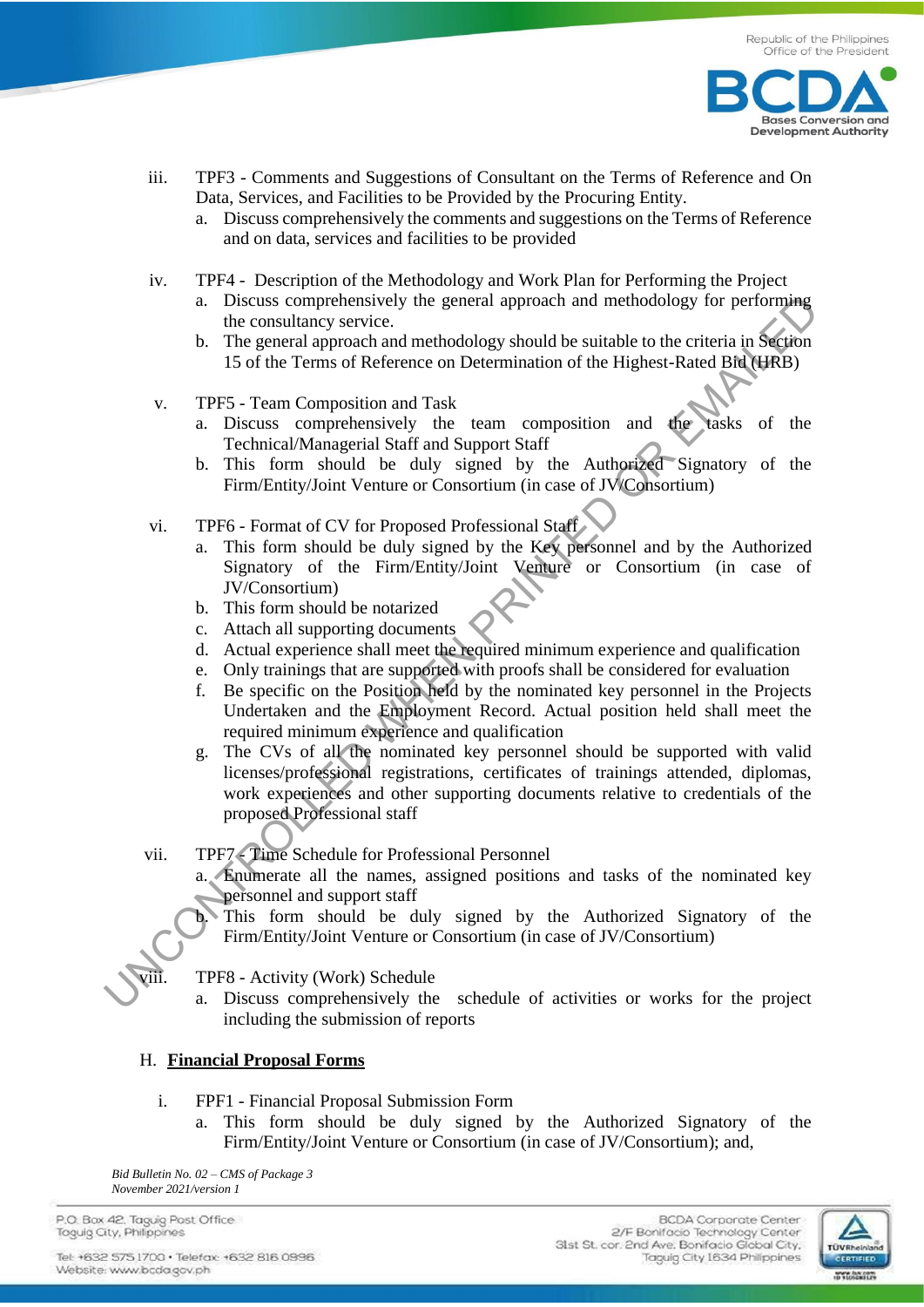

- b. This form should be notarized.
- ii. FPF2 Summary of Costs and FPF3 Breakdown of Price per Activity a. This form should be duly signed by the Authorized Signatory of the Firm/Entity/Joint Venture or Consortium (in case of JV/Consortium).
- iii. FPF4 Breakdown of Remuneration per Activity and FPF5 Miscellaneous Expenses a. All data on the form shall be correct and consistent.
- I. Format and Signing of Bidding Documents
	- i. Each and every page of the Technical Proposal Submission Form and the Financial Proposal Submission Form shall be signed by the duly authorized representative/s of the Consultant. Failure to do so shall be a ground for the rejection of the bid.
	- ii. Any interlineations, erasures or overwriting shall be valid only if they are signed or initialed by the duly authorized representative of the Consultant.
- iii. The Original and the Copy of the Bid shall be typed or written in indelible ink and shall be signed by the bidder or its duly authorized representative.
- iv. The Consultant shall prepare an original of the first and second envelopes for the Technical and Financial proposal. In addition, the Consultant shall submit copies of the first and second envelopes. In the event of any discrepancy between the original and the copies, the original shall prevail. 11. FPF4 - Breakdown of Remuneration per Activity and FPF5 - Miscellaneous Expenses<br>
1. Format and Sigming of Bidding Documents<br>
1. Fach and every nage of the Technical Proposal Submission Form shall be signed by the dul
	- J. Signing, Sealing and Marking of Bids
		- i. All envelopes shall:
			- a. contain the name of the contract to be bid in capital letters;
			- b. bear the name and address of the Consultant in capital letters;
			- c. be addressed to BCDA's BAC specified in accordance with ITB Clause 18.1;
			- d. bear the specific identification of this bidding process indicated in ITB Clause 1.2; and
			- e. bear a warning "DO NOT OPEN BEFORE…" the date and time for the opening of bids, in accordance with ITB Clause 18.
			- Please use Tabs for quick reference of the documents.

**Submission of Bids** 

- i. Bidders may submit their Technical and Financial Proposals a day before the deadline for submission to avoid the possibility of being late for submission.
- ii. The original and copy of the Technical and Financial Proposals shall include, but not limited to, all of the required supporting documents.
- iii. The BAC expects the bidders to exercise due diligence in going through the Bidding Documents to be able to prepare it intelligently.

*Bid Bulletin No. 02 – CMS of Package 3 November 2021/version 1*

P.O. Box 42. Taguig Post Office Taguig City, Philippines